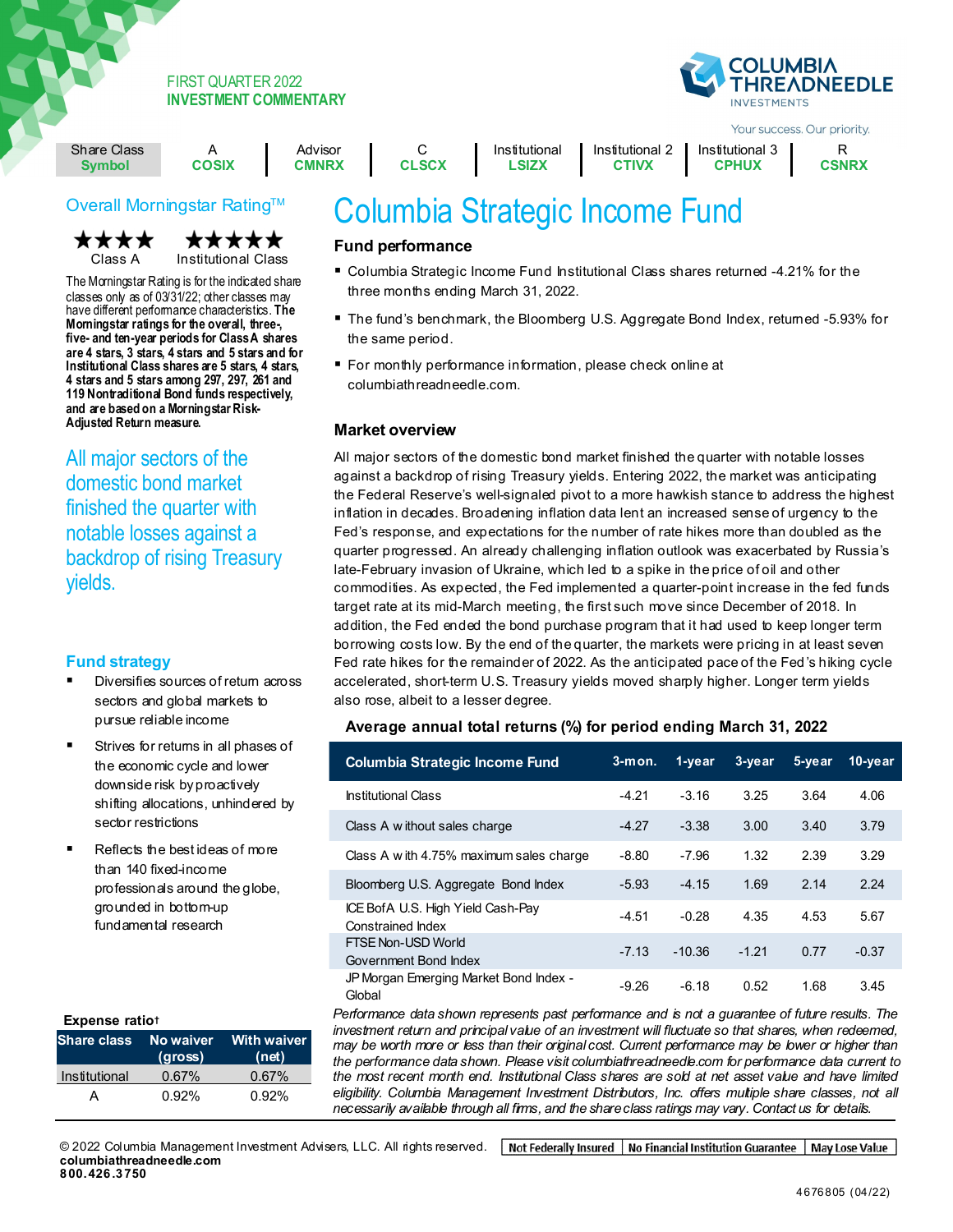

## **Credit Quality (%) as of March 31, 2022**

#### **Columbia Strategic Income Fund**

| Treasury             | 1.7  |
|----------------------|------|
| Agency               | 3.3  |
| AA                   | 1.0  |
| A                    | 7.1  |
| <b>BBB</b>           | 17.2 |
| ВB                   | 31.4 |
| в                    | 22.7 |
| CCC                  | 4.7  |
| Cash and Equivalents | 3.7  |
| Non-rated            | 7.2  |

Third-party rating agencies provide bond ratings ranging from AAA (highest) to D (lowest). When three ratings are available from Moody's, S&P and Fitch, the middle rating is used. When two are available, the lower rating is used. If only one is available, that rating is used. If a security is Not Rated but has a rating by Kroll and/or DBRS, the same methodology is applied to those bonds that would otherwise be Not Rated. Bonds with no third-party rating are designated as Not Rated. Investments are primarily based on internal proprietary research and ratings assigned by our fixed income investment analysts. Therefore, securities designated as Not Rated do not necessarily indicate low credit quality, and for such securities the investment adviser evaluates the credit quality. Holdings of the portfolio other than bonds are categorized under Other. Credit ratings are subjective opinions of the credit rating agency and not statements of fact and may become stale or subject to change.

Due to rounding, percentages may not add up to 100.

The Bloomberg U.S. Aggregate Bond Index delivered its largest quarterly loss in more than 40 years, returning -5.93%. Corporate bonds were the biggest laggards, returning -7.69%, as the sector suffered from outflows given fears of rising interest rates and inflation. Returns for U.S. Treasuries were notably negative as well, as yields rose along the curve. Securitized assets, as measured by the Bloomberg U.S. Securitized Index, including commercial mortgage-backed securities, residential mortgage-backed securities and asset-backed securities held up slightly better due to their shorter duration profile. (Duration is a measure of a bond's price sensitivity with regard to changes in interest rates.)

High-yield corporate bonds outperformed their investment-grade counterparts, with the Bloomberg U.S. Corporate High Yield Index posting a return of 4.84%. Similarly, creditsensitive bank loans, as measured by the Credit Suisse Leveraged Loan Index, managed to post an essentially flat return for the quarter thanks to the floating rate feature of the asset class.

#### **Portfolio attribution by risk factor**

Contributors and detractors from performance include:

- Duration: Interest rate risk detracted from absolute performance, but to a lesser extent than if the fund had held a longer, benchmark-like duration stance.
- Credit: Credit detracted from performance, as risk assets underperformed similarduration U.S. Treasuries. Risk premiums increased, as investors shed exposure to more interest rate-sensitive sectors such as investment-grade corporates and higher rated high yield. Similarly, the geopolitical tensions related to Russia's invasion of Ukraine increased volatility across the emerging-market debt complex.
- Currency: Currency risk had no material impact on performance during the quarter.
- Inflation: Inflation risk had no material impact on performance during the quarter.



**Top ten sector weights (%): as of March 31, 2022**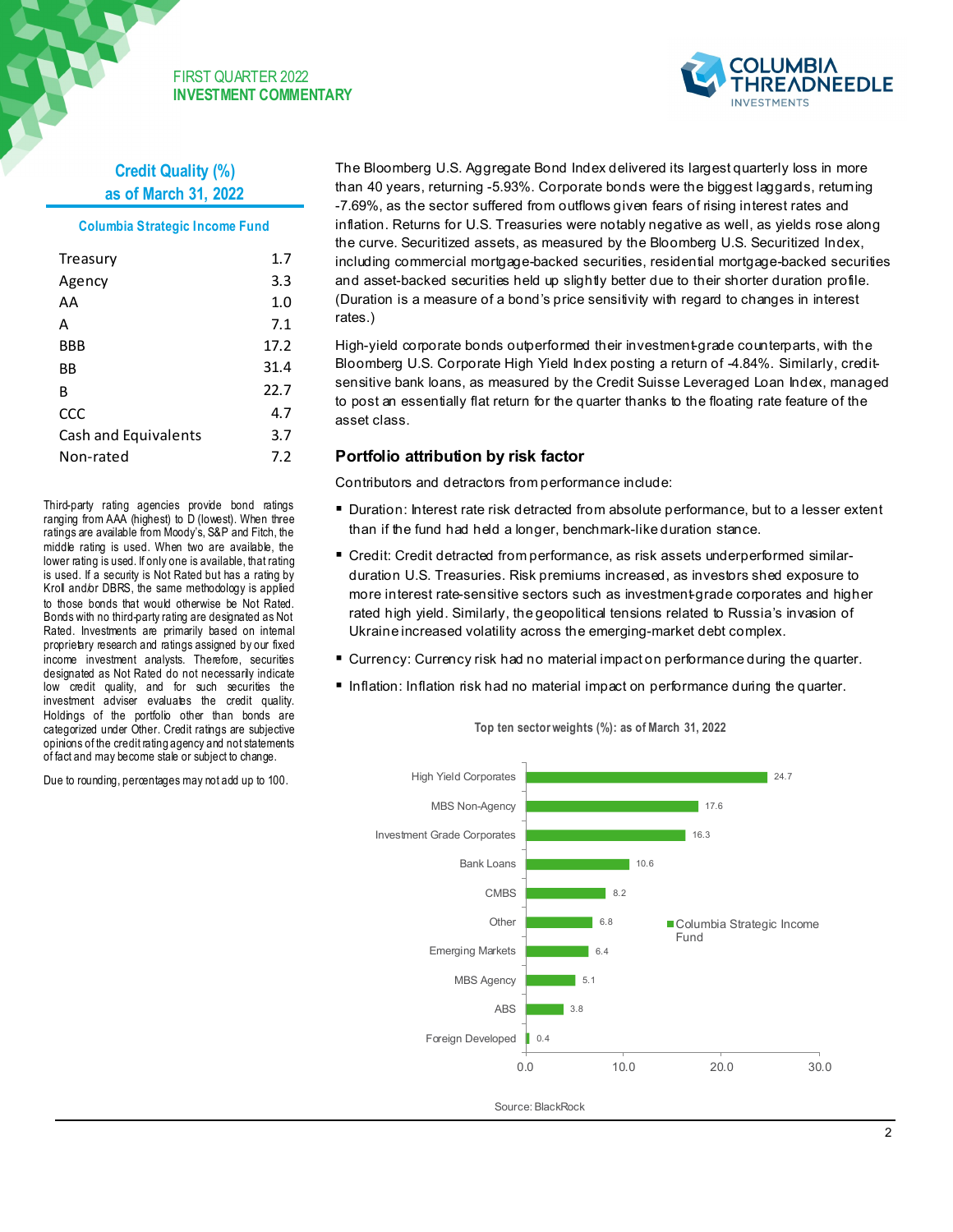



#### **Outlook and positioning**

The superlatives write themselves, but the point remains the same: 2022 began with a fire sale in fixed-income markets. Treasury yields rocketed higher as the Fed began its fastest rate hiking cycle in a generation. Almost no corner of the bond market was spared, spread product included, regardless of the quality of the issuers. After such a tumultuous start of the year, yields look much more attractive to compensate for the risk of further repricing of Fed expectations and normalization of credit valuations.

The Fed will likely remain the primary driver of fixed-income markets for the rest of the year. So far, the Fed has made two things clear: its sole focus appears to be reacting to inflation, and tightening financial conditions is the main way it believes it can do that. This means the committee won't feel like its tightened policy enough until the private sector pulls back spending. But given how strong corporate and household balance sheets are, the Fed will likely be forced to take an aggressive approach. If the Fed is to be successful in its quest, it will have to thread the needle very carefully to avoid teetering from "fast enough" to "too much". The risk of the latter is elevated by the waning global fiscal and credit growth impulse as well as the more long-lasting supply challenges emanating from Russia's invasion of Ukraine.

None of this is to forecast doom, but it does shift the probabilities of how the world looks at the end of 2022. Perhaps chances of a recession have risen from 5% to 15%, for example. While still not a likely outcome, when combined with safe-haven Treasury yields of more than 100 basis points (bps) higher than they began the year, interest rate risk suddenly starts to look more attractive. (A basis point is 1/100 of a percent.) There is certainly a lot of Fed action already in the price — more than 225 bps of tightening plus balance sheet reduction through year end. Relative value will continue to be a differentiator, and there is a higher hurdle for adding risk to the portfolio. Outside of duration risk, some pockets of credit risk still have decent outlooks. Investment-grade corporates carry a lot of price risk, but the spread widening in the first quarter builds in a more realistic buffer against that. Likewise, strong fundamentals in rising stars can insulate them against some of the spread volatility as the Fed unwinds its accommodation by having catalysts for further tightening. In this environment of heightened uncertainty, we continue to be guided by a research-driven approach to finding value.

## **Commentaries available via email**

Stay informed about your investments by subscribing to receive commentaries and other fund updates by email. Simply register with our subscription center and choose the publications you'd like to receive. We'll take care of the rest.



**Subscribe**